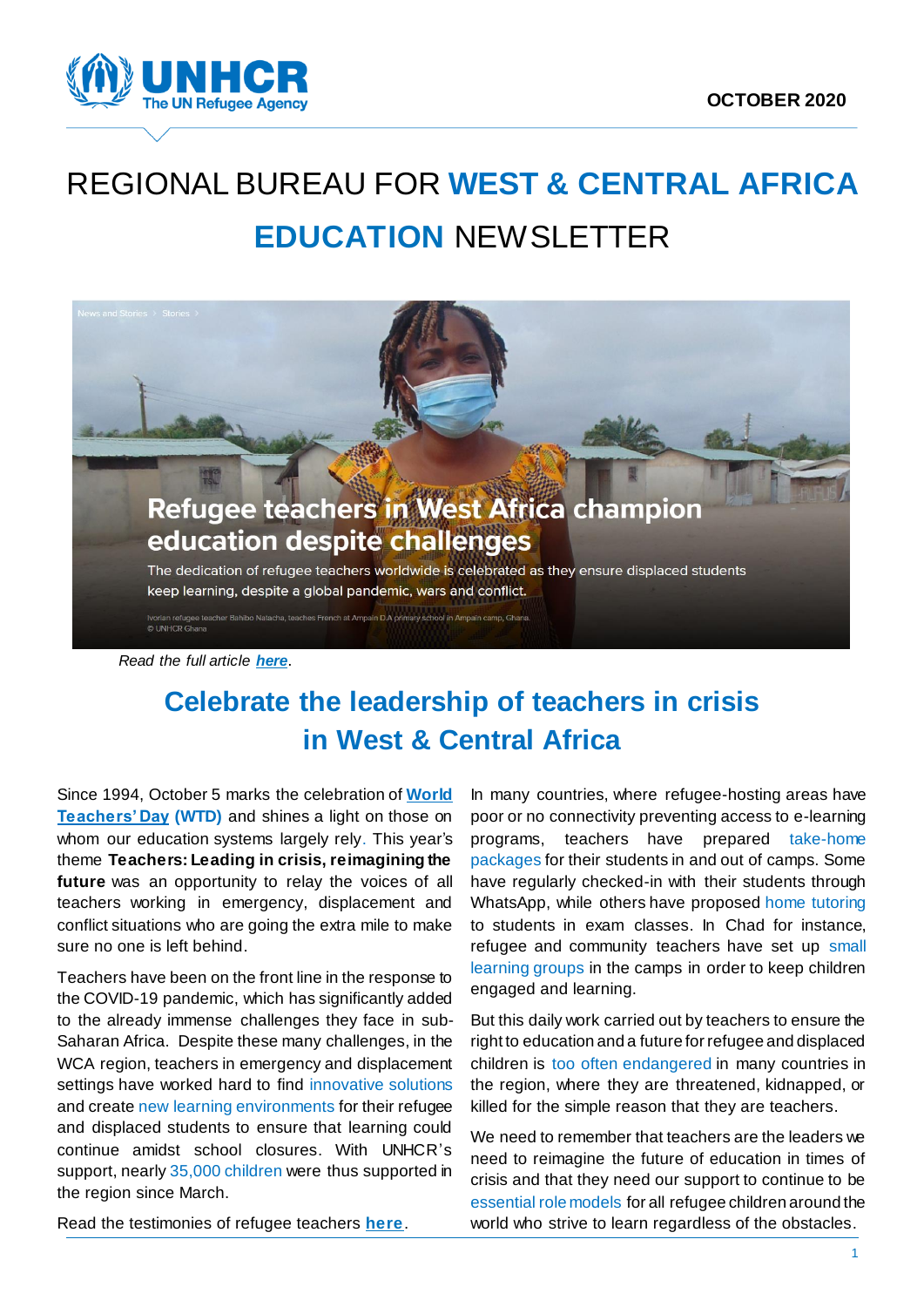## **UNHCR'S SUPPORT TO TEACHERS IN WCA**



#### [CHAD] A step forward in the inclusion of refugee teachers



**For the first time in Chad, 12 refugee teachers (one in each of the 12 camps hosting refugees from Sudan) participated in the evaluation of the national Baccalaureate exam.** 

Aboubakar, a 35-year-old Sudanese refugee who has been teaching history in Chad for over 5 years, says participating in the correction helped him understand the process: "*We thought that copies of camp candidates were lost or attributed to others when we* 

*received poor results. But not anymore; being ourselves actors in the process will allow us to bring back to the camp a testimony of how things worked and are organized*". It was not only an experience of exchange and learning for these teachers, but also an opportunity to question their teaching practices in order to better prepare their students for exams.

When in 2014, the decision to fully integrate the camp schools into the Chadian education system was taken, measures included the assignment of Chadian teachers to the camp schools as well as the inclusion of refugee teachers in the national teacher training curriculum. This new breakthrough is a real step forward in the inclusion process and a recognition of the quality of the refugee teachers working in the camps in the East of the country.

#### [MALI] Support to teacher professional development

**As part of UNHCR's education interventions, teachers in Central and Northern Mali are trained, with the support of the local education authorities, in Covid-19 prevention in schools, psychosocial support and mental health, and education in emergencies.** 

Teachers are the most important schoollevel factor for student learning. Investing in their professional development is thus essential for a quality and inclusive education system. This is particularly true in crisis-affected settings where a teacher may be the only resource available for students to learn. Yet they frequently lack the support, training, and resources they need to provide quality education for their students.



Teachers receiving training in WASH, MHPSS and EiE in Mali's Gao region @UNHCR/SALAZAR

In October, 36 female and male teachers

and school principals from the Gao region participated in a six-day training, facilitated jointly by the regional education authority and UNHCR Mali's education unit. A total of 120 teachers will benefit from this week-long training by the end of the year, thanks to the financial support of Education Cannot Wait and the Japan Ministry of Foreign Affairs.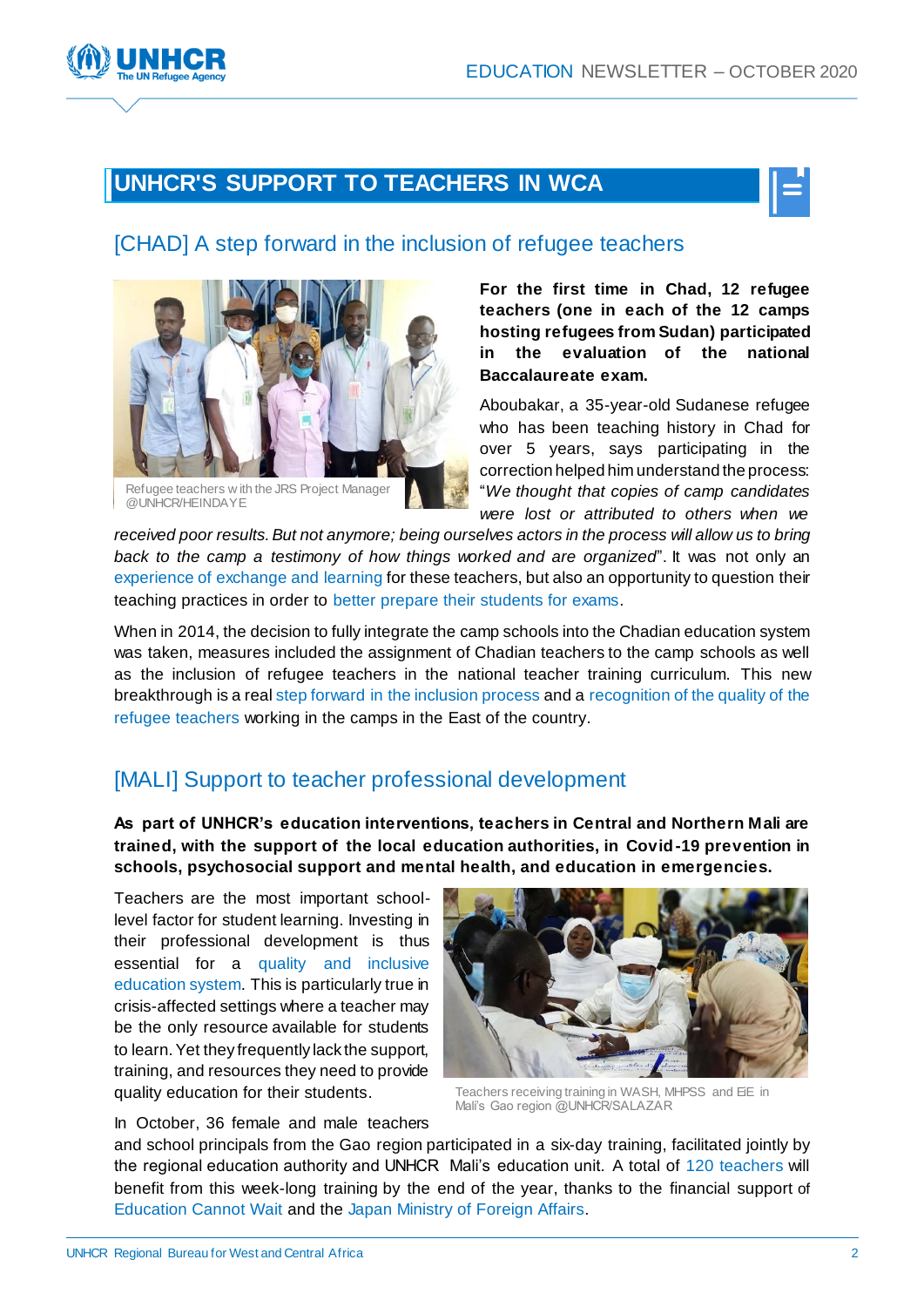



#### **EXPERIENCE SHARING**

#### *Teachers and peace promotion in Mali*

*'Teaching has always played an important part in my personal and professional life. From my first teacher back in pre-primary to my adult years in university, and my own experience as a language teacher in Colombia and France, it has shaped the way I think and perceive this world. Through teaching, I learned to be mindful of the others and I discovered the important role education plays in every society, making the education sector my battlefield and people's learning my life goal.* 

*At UNHCR Mali, we place a special focus on teachers' capacity development in our education interventions in conflict-affected zones. We understand how important it is for communities to have well equipped, motivated, committed, inspiring female and male teachers as role models for the current and future generations. For displaced communities, it means an opportunity for children to find safety and protection as we strengthen teachers' capacity to address stress and trauma through mental health and psychosocial support (MHPSS) in safe, friendly and inclusive learning environments. For the country, it means the promotion and preservation of a peaceful nation, in which youth are essential actors contributing to peacebuilding processes.*

*During our last training, I had the chance to hear the stories and good practices the teachers had to share, and the sessions became the right place to exchange about challenges and ways forward. I witnessed the commitment of each of them in giving their best to maintaining children at school safe and learning, and to contribute to maintaining peace in their communities. Teachers in Mali showcase an intrinsic motivation towards the profession despite the various challenges they face, mostly in terms of security, threats, attacks against them, and limited resources.*

*Through an education, I was able and continue to fulfil my own life goals. Refugee, internally displaced and host community children deserve the same fate, and teachers in Mali are doing all it takes to make that become a reality. To all of them, my sincere admiration and unconditional support.'*

Leandro Andrés Salazar-Liévano

During six days, a total of 36 teachers & school principals of #Mali's<br>Gao region received training in WASH in schools, MH/PSS & EiE.

ICRMali had the honour to contribute, in this way, to the professional development of these inspiring women & men es @EduCannotWait





"*What motivates me most in my profession is the love for children. I love what I do*" – Maria, Malian teacher, during UNHCR training in Gao. @UNHCR/SALAZAR

Leandro Andres Salazar-Lievano, Education Officer UNHCR Mali

#### [NIGER]Teachers and refugees prepare together for the new school year



Teachers receiving teaching kits in Ouallam (Tillaberi) @ADES Niger

**Teachers from refugee reception areas in the Tahoua and Tillaberi regions met with refugee communities to discuss the theme:** *Knowing and understanding the teacher to better appreciate him***.** 

Under the moderation of ADES (UNHCR's education partner), participants discussed preparations for the start of the school year. In addition, teachers received teaching kits from UNHCR and its partner.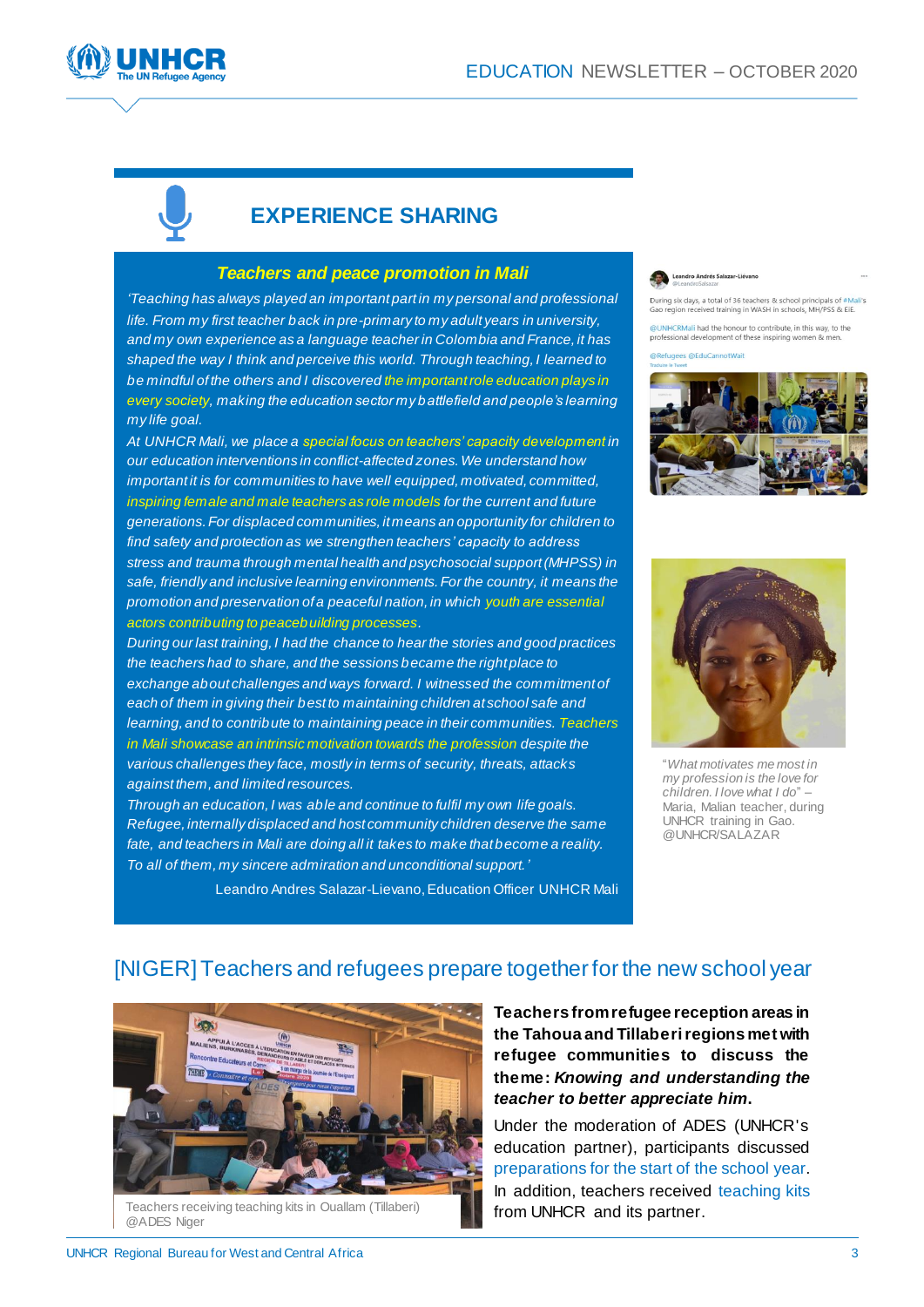

#### **The importance of Teacher leadership for Girls' education**

*"Girls' education is very important because it participates in the development of the community, the nation, and even the world"*, says Kadiatou, teacher in Mali's Kayes region.

As we celebrated the **[International Day of the Girl Child](https://www.un.org/en/observances/girl-child-day#:~:text=On%20December%2019%2C%202011%2C%20United,girls%20face%20around%20the%20world.)** on October 11, the Covid-19 crisis continues to threaten to keep millions of refugee girls out-of-school. Even before the pandemic, the situation of refugee and displaced girls in the West & Central Africa region was already dire, and their education journey too often ended with the displacement, leaving them at increased risk of violence and exploitation, forced marriage and early pregnancy.

Girls have the same rights as boys to a safe and quality education, yet they often face **additional barriers**, especially in crisis and conflict-affected contexts, and thus need **extra support** to uphold their right to education today and access a more equitable and prosperous future tomorrow. Teachers and especially female teachers have a great role to play as they can help girls to feel more comfortable in the classroom, and, most important of all, can be **inspiring role model** for girls to complete their studies, and even motivate them to become teachers themselves.



In Chad, in the camp schools, 95% of teachers in preprimary are female, while they are only 33% in primary and 12% in secondary.

UNHCR, thanks to its partnership with *Education Above All* through the **[Educate a Child](https://educateachild.org/)** programme, is supporting girls' school enrolment and retention by setting up **nurseries in the refugee camps** to help more mothers continue their education but also their careers as teachers after the birth of their child. There are currently 22 of these nurseries across 8 camps in Eastern Chad, allowing more girls into school and more women into teaching careers.



#### **Success Story: meet Faida**

Faida is a bright refugee from Rwanda who graduated among the top 3 students of her Economics class this year in Chad. Faida completed her licence with a **[DAFI](https://www.unhcr.org/dafi-scholarships.html)  [scholarship](https://www.unhcr.org/dafi-scholarships.html)** and is set to start her Master with a **scholarship from the French Embassy** in Chad (@UNHCR/GOMES).



Listen to **[Kadiatou'](https://twitter.com/LeandroSalsazar/status/1318148403193327616)s testimony**, a teacher in the Kayes region of Mali, who explains the importance of educating girls (@UNHCR Mali/SALAZAR).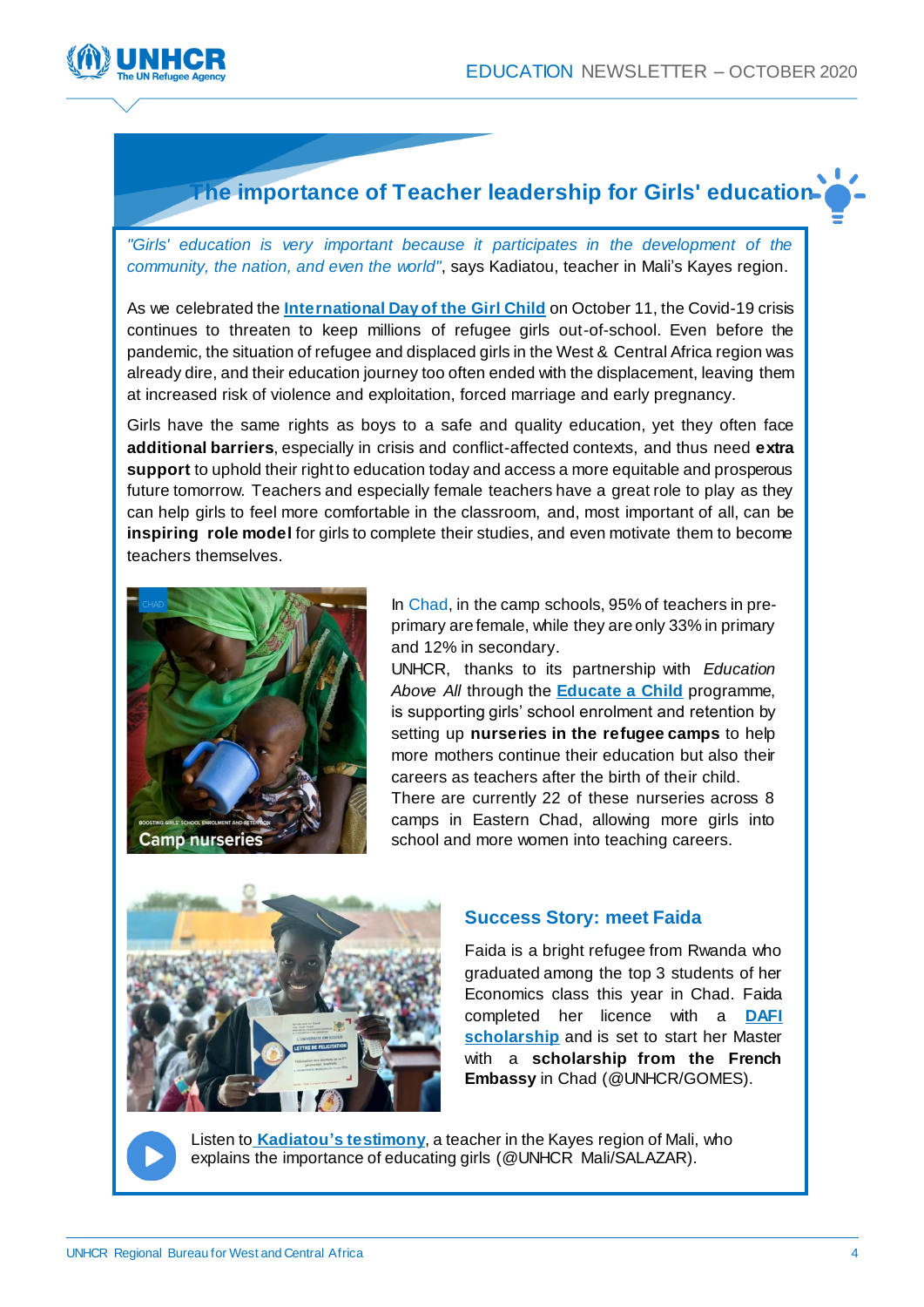

## **EDUCATION IN EMERGENCIES**



#### Teachers under attack in the Sahel

**In 2020, in the Sahel region, thousands of teachers had to abandon their students following attacks by armed groups and the closure of nearly 4,000 schools.**Attacks and terrorist threats continue to severely disrupt education in conflicted areas, while as the displacement crisis grows, schools in host communities are frequently used as emergency shelters and the influx of new children overwhelms local educational infrastructures and teaching capacities.



On September 6 in Burkina Faso, a school director was killed by gunmen in the Centre-Ouest region, while in Mali on September 29, a teacher was abducted in the Mopti region (source: **[Education in Danger](http://insecurityinsight.org/wp-content/uploads/2020/10/September-2020-Education-in-Danger-Monthly-News-Brief.pdf)**, September 2020). On October 16, the lifeless body of a primary school principal was found on the Gorom Gorom-Markoye axis in the Sahel region, just days after school started.

Source: **[COVID-19: Insecurity and education in Burkina Faso](https://www.acaps.org/sites/acaps/files/products/files/20201015_acaps_thematic_series_on_education_burkina_faso.pdf)** (ACAPS, Oct 2020)

In addition, the combined effects of a long period without schooling, marginalization, ethnic tensions and limited humanitarian access create an environment that increases the potential for child recruitment, particularly among the most vulnerable such as refugees and IDPs.

Coordinated, targeted, and sustainable support is required to ensure safe and continuous access to education for displaced children in the Sahel region. This includes prioritising and funding measures to prevent, mitigate, and respond to attacks on education within humanitarian response and development plans and programs.

*Read and listen to testimonials from teachers in Burkina Faso and Mali [here](https://www.rfi.fr/fr/afrique/20201021-burkina-faso-le-d%C3%A9sarroi-enseignants-fuyant-la-menace-jihadiste)*, *[her](https://www.rfi.fr/fr/afrique/20201021-mali-ecoles-enseignants-proie-menace-jihadiste)e and [her](https://www.rfi.fr/fr/podcasts/20201021-enseignants-cible-groupes-arm%C3%A9s-burkina-faso-badiel-syndicat-f-synter)e.*

### The dire impact of the Cameroon Anglophone Crisis on education

**On 24 October, armed men attacked a private school in the city of Kumba (Southwest region), killing at least eight children aged between 12 and 14, and injuring a dozen more.** 

Kidnappings of children, attacks on teachers and destruction of schools are common since the start of the conflict that agitates the two Englishspeaking regions of Cameroon (Southwest and Northwest regions).

While the school year in Cameroon started on 5 October, over 80% of schools in these two regions are closed and 80% of children are out of school. Past trends indicate that attacks on schools, teachers and students increase the weeks before and after the start of the school year (source: **[ACAPS crisis update](https://www.acaps.org/country/cameroon/crisis/anglophone-crisis)**, 29 October 2020).



In September 2018, Cameroon announced its endorsement of the **[Safe](https://protectingeducation.org/wp-content/uploads/documents/documents_safe_schools_declaration-final.pdf)  [Schools Declaration](https://protectingeducation.org/wp-content/uploads/documents/documents_safe_schools_declaration-final.pdf)**, but more need to be done to ensure children can return to school safely. Continuous support to alternative forms of education, including teaching by radio, the internet, or television, is also needed for those students who cannot yet return.

*Read the UN article [here](https://news.un.org/en/story/2020/10/1076112).*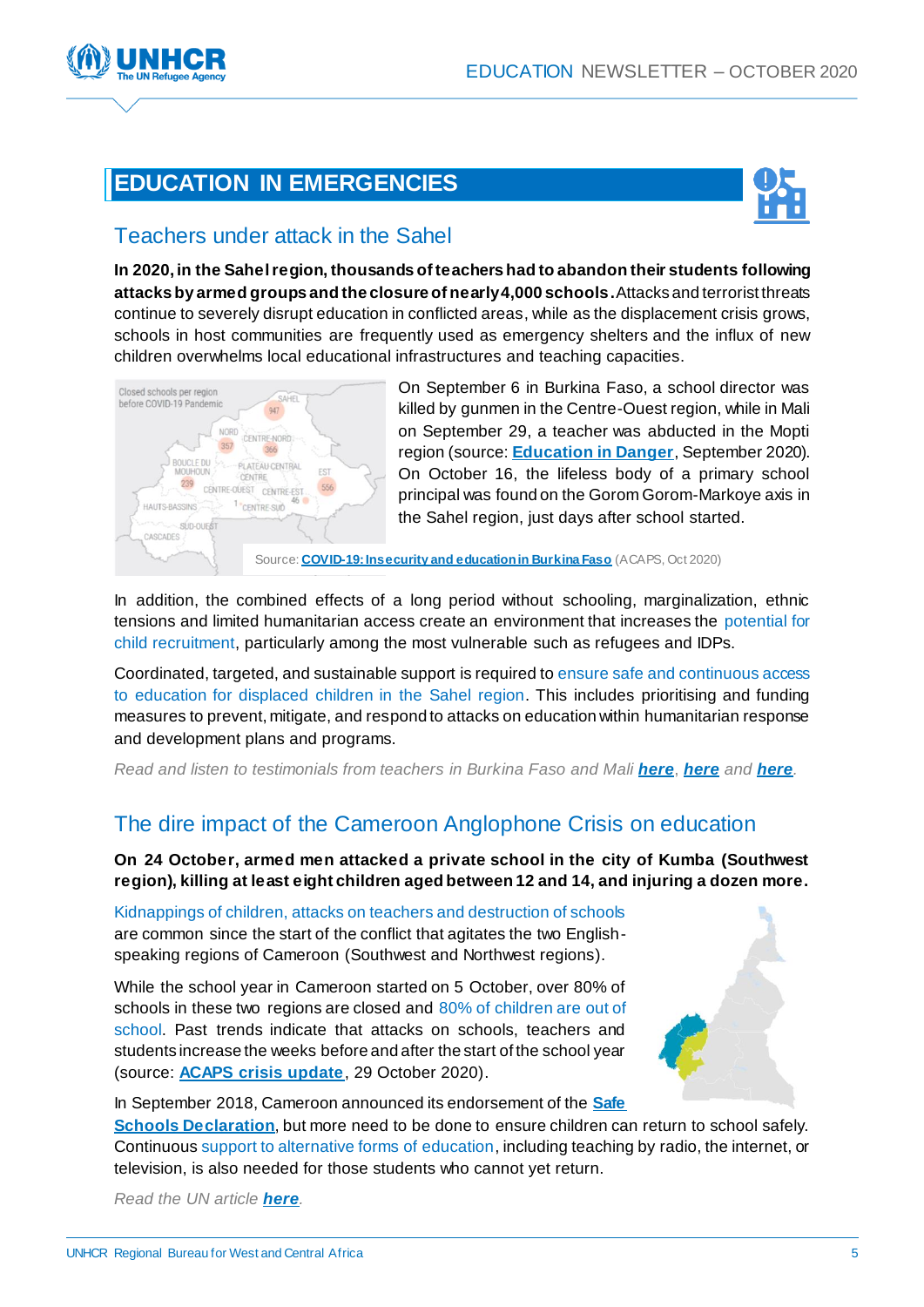

## **RESOURCES**



#### [\[BLOG\] Teachers shoulder the burden: improving support in crisis](https://www.educationcannotwait.org/teachers-shoulder-the-burden-improving-support-in-crisis-contexts-opinion/)  [contexts](https://www.educationcannotwait.org/teachers-shoulder-the-burden-improving-support-in-crisis-contexts-opinion/)

By Yasmine Sherif, Dean Brooks and Mary Mendenhall



The authors of this blog explain the multiple and essential roles that teachers play in situations of crisis and displacement and give concrete recommendations to national governments, donors, education actors and teachers themselves to work together to improve teacher policies and practices.

To respond to teachers' needs, Education Cannot Wait and the Inter-agency Network for Education in Emergencies (INEE) have forged a new partnership to build a toolkit that focuses on teacher well-being, particularly in emergency settings – a resource that will be developed in collaboration with teachers. The toolkit will further **FICC Teachers in** supplement the **[INEE Minimum Standards for](https://inee.org/standards)  [Education: Preparedness, Response, Recovery](https://inee.org/standards)** and

the work of **[INEE's Teachers in Crisis Contexts Collaborativ](https://inee.org/collaboratives/ticc)e** .

Better support for teachers working in crisis contexts will help ensure that millions of children receive the right to inclusive and equitable quality education, and that global commitments - such as the **[Sustainable Development Goals](https://www.un.org/sustainabledevelopment/education/)** and the **[Global Compact on Refugees](https://www.unhcr.org/en-us/the-global-compact-on-refugees.html)** - are fulfilled.

*Read the Blog [here](https://www.educationcannotwait.org/teachers-shoulder-the-burden-improving-support-in-crisis-contexts-opinion/) and watch ECW video [The Power of Teachers](https://www.youtube.com/watch?v=UbX0zfpCt9A).*

#### [\[NTI\] Improving coordination for stronger teacher policies](https://en.unesco.org/themes/teachers/ntihttps:/inee.org/collaboratives/ticc)

As part of the multi-partner **[Norwegian Teacher Initiative](https://en.unesco.org/themes/teachers/ntihttps:/inee.org/collaboratives/ticc)**, member Organizations, including UNHCR, have jointly developed a Guidance note on developing a crisis-sensitive teacher policy, intending to complement existing teacher policy development guidelines with the key provisions needed to ensure that a teacher policy will also be a crisis-sensitive policy. UNICEF and UNESCO also organized a joint webinar on Inclusion and Equity in Teacher Policy, Teacher Development and Pedagogy (recording available on the NTI webpage, under the 'NEWS' section).



*Learn more about NTI and access related documents [here](https://en.unesco.org/themes/teachers/nti).*

#### [\[EdTech Hub\] Characteristics of effective teacher education in low-](http://docs.edtechhub.org/lib/R9VVKUH5) and [middle-income countries: What are they and what role can EdTech play?](http://docs.edtechhub.org/lib/R9VVKUH5)

#### EdTech<sup>Hub</sup>

This brief includes a summary of the state of current evidence on teacher education, an overview of 12 characteristics of effective teacher education, case studies on the use of EdTech to support teacher education, and an annotated list of key sources.

*Read the full report [here](http://docs.edtechhub.org/lib/R9VVKUH5).*